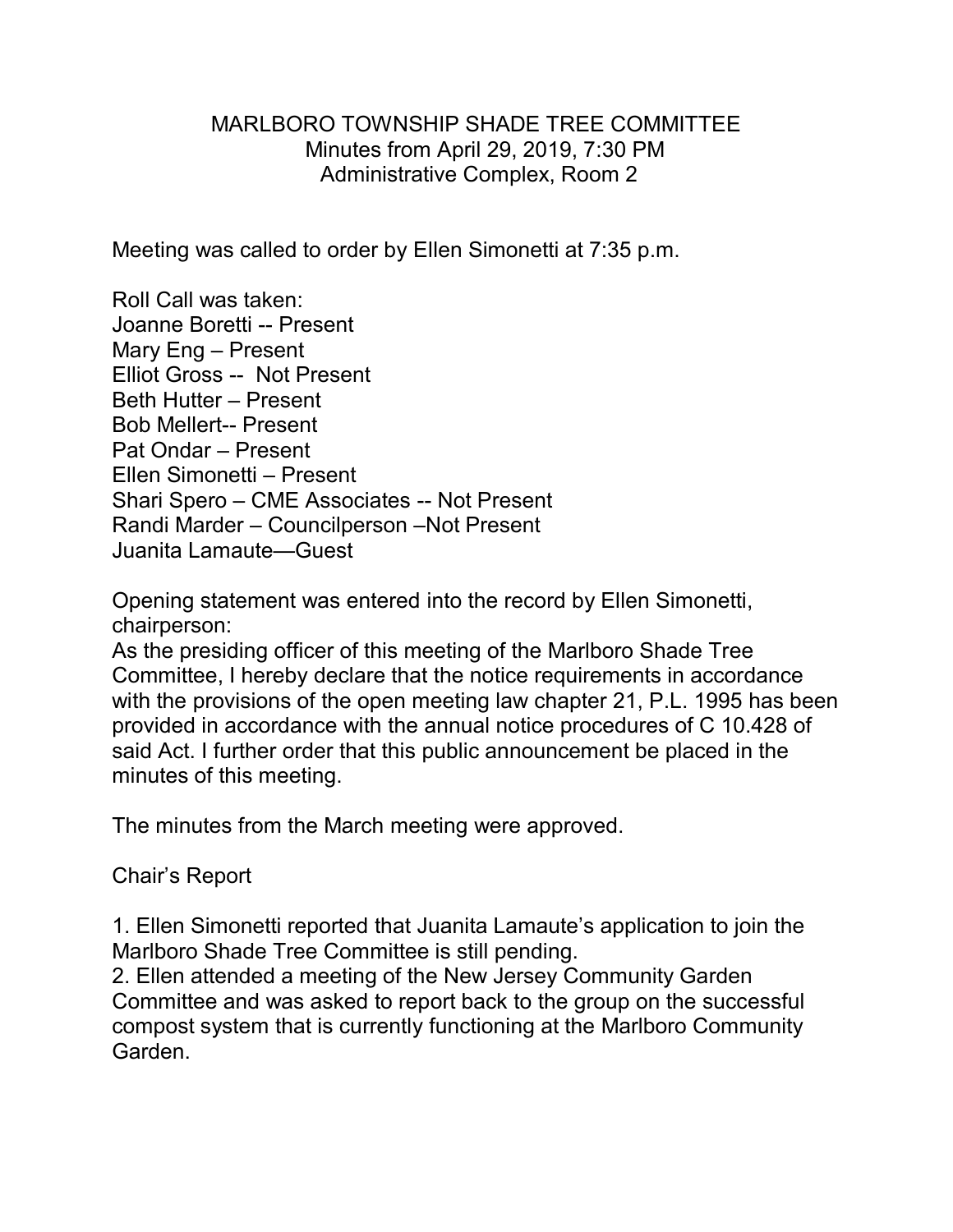## New Business

1. Two River Birch (*Betula nigra*) trees were planted during the Arbor Day ceremony on April 27. Mayor Hornik was present to read a proclamation commemorating the occasion. At tonight's meeting Pat Ondar shared with the committee the Facebook video and some still photos that were taken at the event. The consensus of the committee is that the day was a success and can be used as the template for planning next year's event. 2. On April 28, the committee participated in the annual Dino Day event (Earth Day) with tree-related activities for children and information to share with adults. About one hour into the event an electric guitar presentation began and communication became impossible because of the volume. The committee agreed with the assessment of Bob Mellert that the main purpose of our presence is to instruct children about trees, and that next year, when the sound level prohibits successful communication, the committee should depart. Organizers of next year's Arbor Day will be made aware of this condition of our participation.

3. Ellen shared with the committee the fact that workdays in the Community Garden have been successful, with between 15 and 20 people volunteering to help with the chores that keep the garden functioning. The committee agreed that this activity should be continued.

## New Business

This year the Memorial Day Parade will start at the Monmouth Heights Swim Club and proceed to Town Hall. This will shorten the route. The date is May 19, and step-off time is 2:00 p.m. All committee members are urged to participate.

## Community Garden

1. The pergola project is on track to start construction the weekend of May 4. Scouts from Marlboro Troop 85 will erect the structure in the cut-out area in the front of the garden.

2. A proposal has been made by a local artist and community garden member, Mira Welnowska, to place some appropriate pieces of sculpture in the garden. The committee was excited about this possibility and asked Ellen to follow up with the offer.

3. Beth Hutter prepared four laminated signs for display at each of the compost stations reminding gardeners to cut up their contributions and cover them with browns (dried leaves).